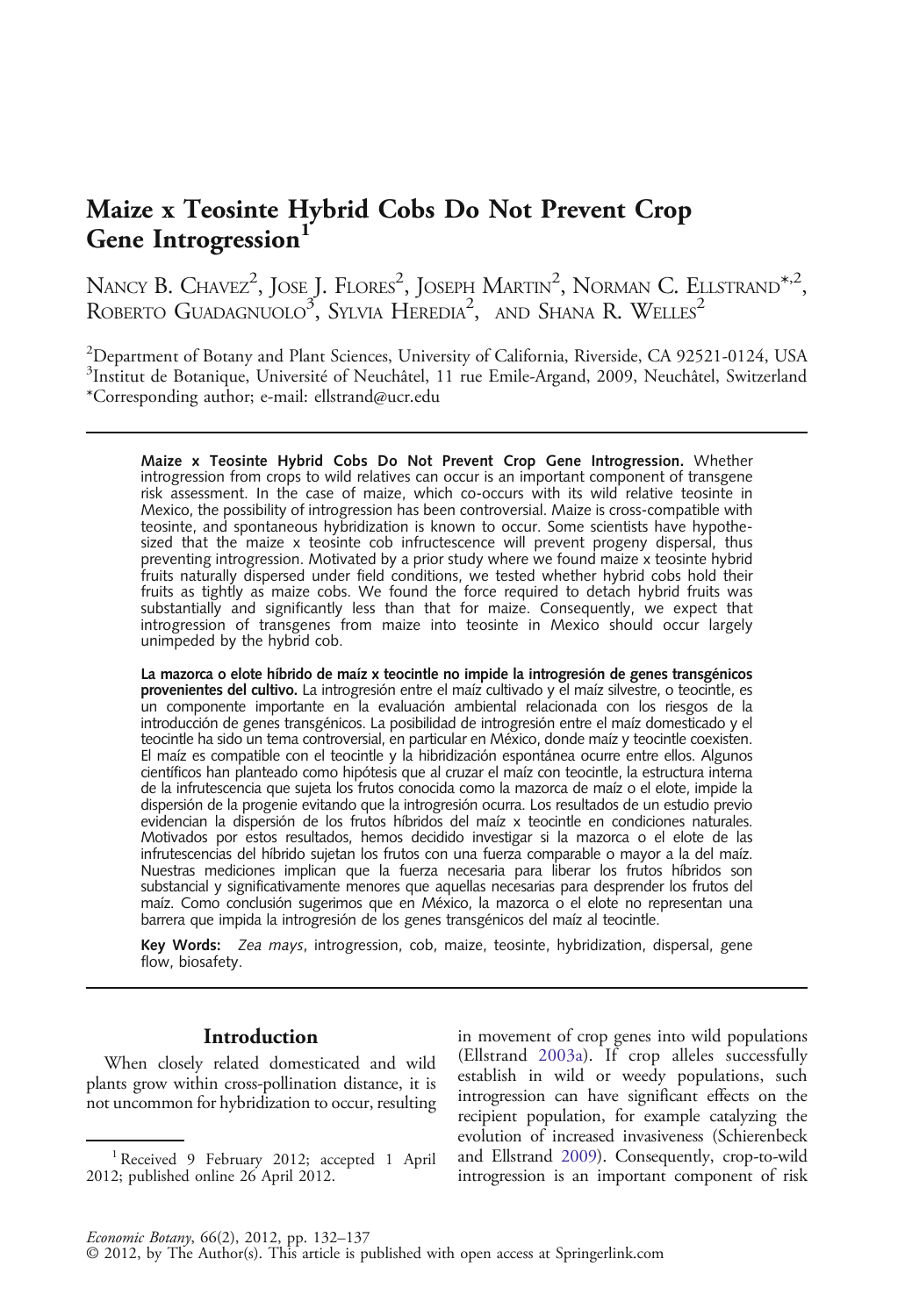assessment for genetically engineered crops (Chandler and Dunwell [2008](#page-5-0); NRC [2002](#page-5-0)). Introgression itself is not necessarily a hazard. Whether transgene introgression will have significant consequences will depend on the environment in which it occurs, the biology of the recipient organism, and the biology of the transgene (e.g., Ellstrand and Hoffman [1990](#page-5-0); Hokanson et al. [2010](#page-5-0); NRC [2002\)](#page-5-0).

For some crops in certain regions, opportunities for transgene flow to wild or weedy populations are nil because no cross-compatible free-living relatives are present. Soybean in North America is an example (Owen [2005](#page-5-0)). In contrast, transgene flow is nearly certain to occur for certain crops when they grow close to wild relatives, as in the case of sympatric grain sorghum and johnsongrass (Arriola and Ellstrand [1996](#page-5-0)). But the issue has been controversial for other crops, particularly maize in Mexico where it co-occurs with its wild relatives, various taxa known as "teosintes" (Serratos et al. [1997](#page-5-0)).

Data supporting spontaneous hybridization between maize (Zea mays ssp. mays) and what is known as mexicana teosinte  $(Z. m. ssp. mexican)$ have accumulated over the last century. Wilkes ([1967\)](#page-5-0) reported numerous morphological intermediates between maize and mexicana teosinte when he found them growing sympatrically. Experiments conducted by Ellstrand et al. ([2007\)](#page-5-0) confirmed that spontaneous hybridization between maize and mexicana teosinte can occur under field conditions, but at extremely low rates, <<1 % per generation. Further, a variety of different descriptive molecular genetic studies, involving almost 100 microsatellite loci (Fukunaga et al. [2005](#page-5-0)), sequence data from more than two dozen nuclear genes (Ross-Ibarra et al. [2009\)](#page-5-0), and hundreds of SNPs (van Heerwaarden et al. [2011\)](#page-5-0), all revealed that gene flow between maize and teosinte has occurred in the past, but it is unclear how long ago gene flow occurred and whether it continues. Collectively, the previous research demonstrates that hybridization does occur, making contemporary introgression a viable possibility.

Introgression requires more than successful intertaxon hybridization. The hybrids themselves must be viable and fertile, as well as creating viable, fertile offspring. Common garden field experiments by Guadagnuolo et al. ([2006\)](#page-5-0) demonstrated that maize x teosinte hybrids produce more seeds than their wild parent.

Nonetheless, some scientists have proposed that maize x teosinte first generation  $(F_1)$  hybrids might be evolutionary dead ends because those hybrids create an infructescence that is a cob, like its domesticated parent (Martinez-Soriano and Leal-Klevezas [2000\)](#page-5-0). In maize, the cob hampers the fitness of the progeny that it bears (Martinez-Soriano et al. [2002](#page-5-0)). Typically, maize fruits (botanically, grass family fruits are called "caryopses") remain firmly attached to the cob (the substantial and persistent rachis of the infructescence). Fruits on a dropped cob remaining in the field will germinate simultaneously. Because the seeds have not dispersed, the seedlings compete intensely with each other so that they die prior to flowering. Thus, attachment to the cob prevents dispersal and is thought to prohibit maize from surviving without human intervention (Martinez-Soriano et al. [2002\)](#page-5-0). In contrast, teosinte fruits disperse readily due to the fact that their threadlike rachis degenerates as their fruits mature. A breeze easily scatters teosinte fruits.

Maize x teosinte hybrids also have a persistent, though reduced, infructescence cob structure (Fig. 1). Although some observers have characterized the hybrid cob as "fragile" (Burbank 1914 as quoted by Wilkes [1967\)](#page-5-0), the opposite view is well established in biosafety discussions about whether engineered maize genes will introgress into teosinte populations. It has been argued that by "not being able to release its seeds" (Martinez-Soriano and Leal-Klevezas [2000\)](#page-5-0), the fruits produced by teosinte x maize hybrids cannot disperse and will suffer the same fate as maize fruits on a cob (e.g., Martinez-Soriano and Leal-Klevezas [2000;](#page-5-0)



Fig. 1. From left to right, teosinte (Zea mays ssp. mexicana) fruits, teosinte infructescence,  $F_1$  hybrid *mexicana*) fruits, teosinte infructescence,  $F_1$  hybrid<br>infructescence, and maize (Zea mays ssp. mays) infructescence, and maize (Zea mays ssp. mays)<br>infructescence (photo by Janet Clegg. with permission). infructescence (photo by Janet Clegg, with permission).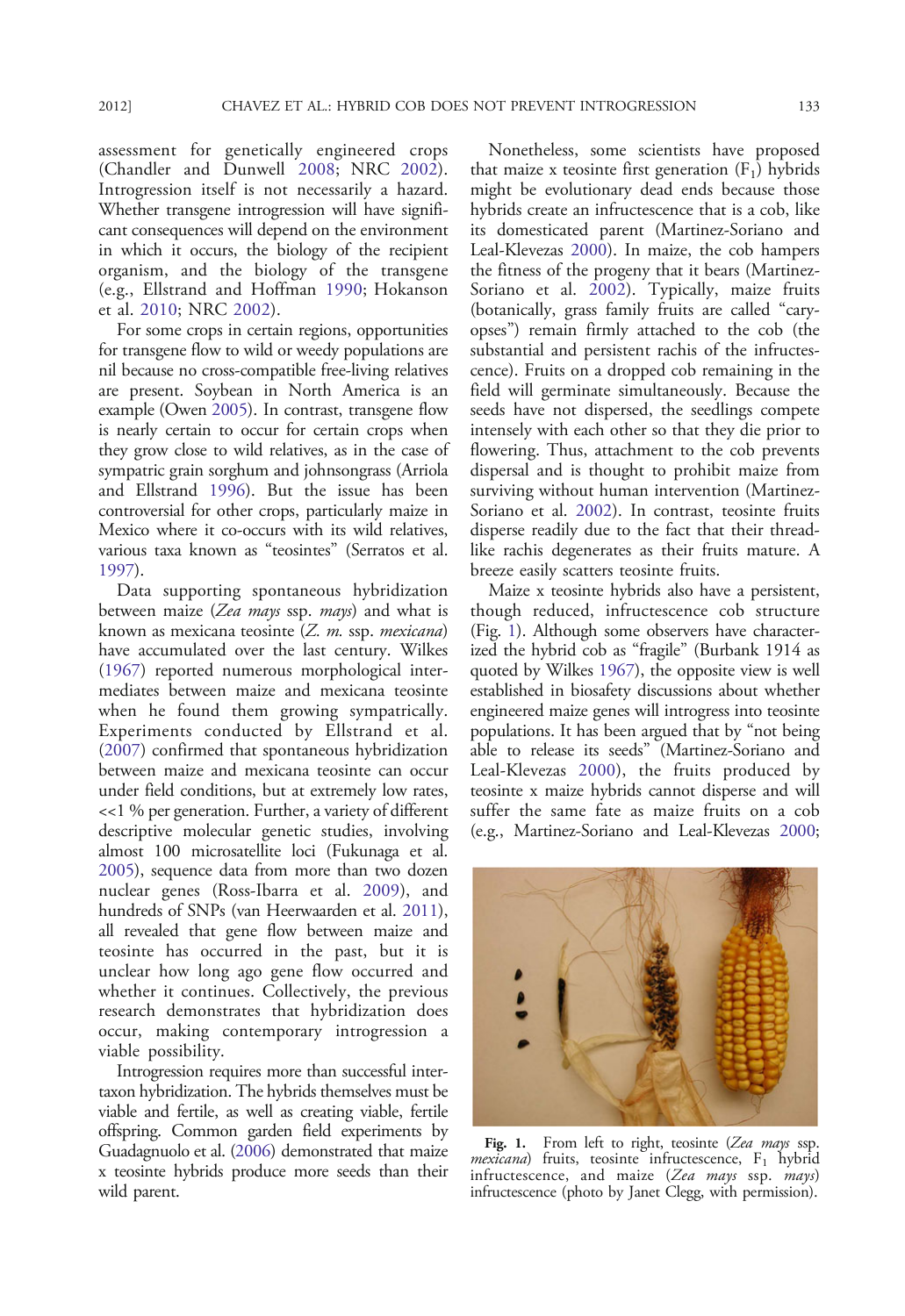Martinez-Soriano et al. [2002](#page-5-0)). According to this argument, introgression of maize alleles into teosinte should be nil or severely hampered. This hypothesis is so prevalent that regulatory decisions regarding the deregulation of transgenic maize often depend on it. For example, the recent USDA–APHIS (United States Department of Agriculture–Animal and Plant Health Inspection Services) ([2009](#page-5-0)) decision document for "alphaamylase event 3272 corn" mentions lack of seed dispersal from hybrids three different times as a "constraint on introgression" from the crop to the wild relative. However, that hypothesis has never been tested; the relative ease of fruit shattering from maize x teosinte hybrids has never been quantified.

Observations made during a prior field study involving maize, teosinte, and their hybrids (Guadagnuolo et al. [2006](#page-5-0)) motivated our current study. Specifically, dispersed individual hybrid fruits were observed underneath parental plants (R. Guadagnuolo, pers. obs.). The fruits were collected and confirmed to be produced by hybrid plants because they were partly covered with glumes, in contrast to fully-enclosed teosinte fruit and unenclosed maize fruit. The field was carefully inspected for dispersed fruit. A total of more than 300 hybrid fruits dispersed from 167 hybrid plants were found loosely scattered in the experimental plot. In addition, more than 1,200 fruits were found in the plot that had been set by the 196 experimental teosinte plants. Not a single fruit was found to be dispersed from the 400 maize plants in the experiment.

These findings stimulated us to compare quantitatively the potential for maize, teosinte, and  $F_1$ hybrid dispersal in order to determine the extent to which cob structure is an absolute barrier to fruit dispersal, and consequently, introgression.

#### Materials and Methods

## PLANT MATERIAL

We compared three types of infructescences from (1) teosinte, Zea mays ssp. mexicana, (2) maize, Zea mays ssp. mays, and (3) their  $F_1$ hybrids. As part of a prior study at the University of California Riverside Agricultural Experiment Station in Riverside, California (Guadagnuolo et al. [2006](#page-5-0)), teosinte infructescences were harvested from plants grown from seeds descended from a 1972 collection by George Beadle (provided by Professor J. Giles Waines) and subsequently dried. Hybrid infructescences were also harvested

from plants grown in that prior study. Those hybrid plants were the result of hand-crosses between the teosintes and commercial field maize (for details see Guadagnuolo et al. [2006\)](#page-5-0). The dry maize infructescences (ears) we used for this study were obtained from the Carolina Biological Supply® company.

#### MEASUREMENT OF FORCE

We measured the force needed to free the fruits using a Chatillon® DEM 50 force gauge. Modified fish hooks were attached to the device for the purpose of pulling individual fruits from the cobs. The device was set to peak tension; the force was measured in Newtons (N).

Fruits were pulled from the distal, middle, and proximal portions of each infructescence; 18 teosinte individuals, 54 hybrid individuals, and 24 maize individuals were used. Each maize and hybrid infructescence was fastened horizontally by a table clamp to hold it firmly. In the case of teosinte, fruits are attached by such a fragile rachis that a horizontal position caused multiple fruits to be dislodged spontaneously. Thus, teosinte infructescences were clamped in place vertically, and grains were dislodged using horizontal force. Because the fruits of hybrids and maize are densely attached, fruits adjacent to and above the selected grain were carefully removed to make room for the hook.

Fishhooks of varying sizes were used to best accommodate varying fruit sizes. The fishhook was affixed to the individual fruit and pulled with a forward motion until the fruit detached. The reading for the peak tension was then recorded. All trials were performed by the same person to minimize variation.

#### STATISTICAL ANALYSIS

Given that our data could not be normalized, we used a non-parametric Kruskal-Wallis test with two degrees of freedom to test for differences between the forces necessary to dislodge fruits from our three different samples. This test was followed by a pairwise comparison between the data of the maize, teosinte, and hybrids using a Wilcoxon rank sum test with a Bonferonni adjustment for multiple comparisons so that specific significant differences could be elucidated. The same tests were done to detect differences in dispensability of different portions of the infructescence. Calculations were done using R statistical package (R Core Development Team [2004](#page-5-0)).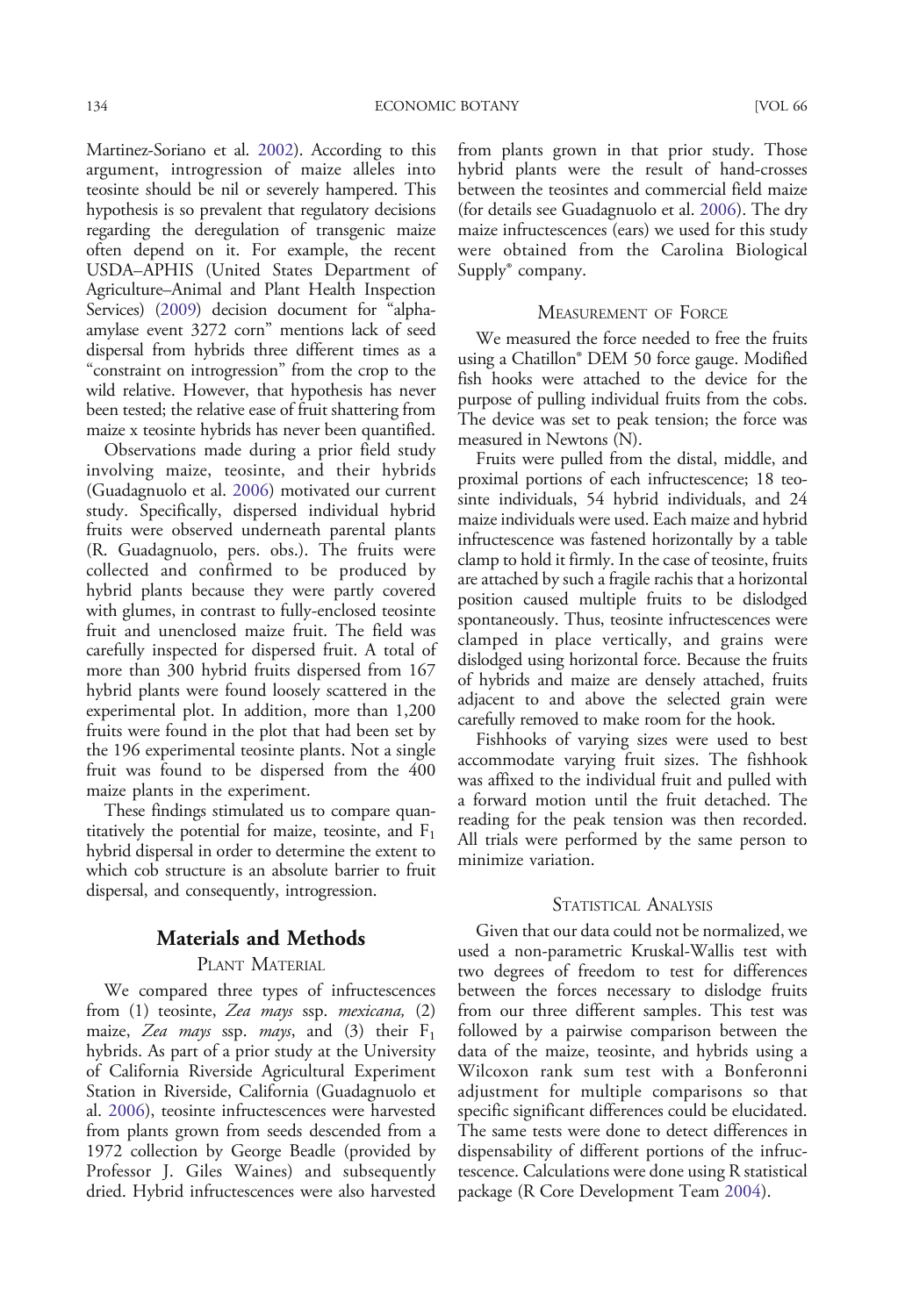#### Results

For all three positions measured on the infructescence, we found substantial differences in the force necessary to detach the fruits of teosinte, maize, and their hybrid (Fig. 2). A Kruskal-Wallis test comparing the detachment force for teosinte, hybrids, and maize showed significant heterogene-



Fig. 2. Mean dispersal force (± SEM) of caryopses from maize, teosinte, and hybrid infructescences where (a) is from distal section, (b) from mid-section, and (c) from proximal section of each species. Pairwise comparisons between each species at every location showed significant differences between species based on results from a pairwise Wilcoxon test employing a Bonferroni correction for multiple comparisons (nb all p-values smaller than 1x10-7). Proximal caryopses dislodged with significantly less force than mid or distal sections.

ity with a P value <6.3 x  $10^{-16}$ . For each position, teosinte fruits required the least force (x=0.34 N for distal portion of infructescence,  $x=0.55$  N for the middle, and  $x=0.56$  N for the proximal). Maize fruits required the most force  $(x=13.88 \text{ N})$ for distal portion of infructescence, x=33.3 N for the middle, and  $x=15.9$  N for the proximal). Hybrid fruits required intermediate force (x=  $2.77$  N for distal portion of infructescence,  $x=$ 6.95 N for the middle, and x=8.88 N for the proximal). Pairwise comparisons using Wilcoxon Rank Sum test with a Bonferroni correction for multiple comparisons demonstrated highly significant differences between the average shattering forces for each pair of comparisons at each of the positions (all p-values were less than  $1 \times 10^{-7}$ ).

We also found overall systematic and significant differences in shattering forces between the different infructescence positions. A Kruskal-Wallis test comparing the detachment force for distal, mid, and proximal positions showed significant heterogeneity with a  $\bar{P} = 1.40 \times 10^{-4}$ . Pairwise comparisons using Wilcoxon Rank Sum test with a Bonferroni correction for multiple comparisons showed no significant difference between the proximal and middle positions, but found the average shattering force for the distal position was significantly lower than both the proximal and middle positions  $(P=.00074$  and  $P=.00086$ , respectively).

#### Discussion

We found significant differences in the force necessary to detach fruits from teosinte, maize, and their hybrids. Not surprisingly, we found teosinte fruits are easily dispersed. In contrast, depending on the position on the cob, the force necessary to detach maize fruits was more than 50-fold greater than that of teosinte. We found that the hybrids require an intermediate force for detachment, considerably more than teosinte and considerably less than maize. These results contrast with prior claims that maize x teosinte  $F_1$ hybrid cobs should have the same dispersability as maize cobs (Martinez-Soriano and Leal-Klevezas [2000](#page-5-0); Martinez-Soriano et al. [2002](#page-5-0)).

Our results suggest that the potential for dispersal, and consequently introgression, exists. They are congruent with our prior discovery of dispersed hybrid fruits that we mentioned in the Introduction. They are compatible with our observation that stepping on a hybrid cob typically results in the release of fruits, while stepping on a maize cob typically has no effect. There is no question that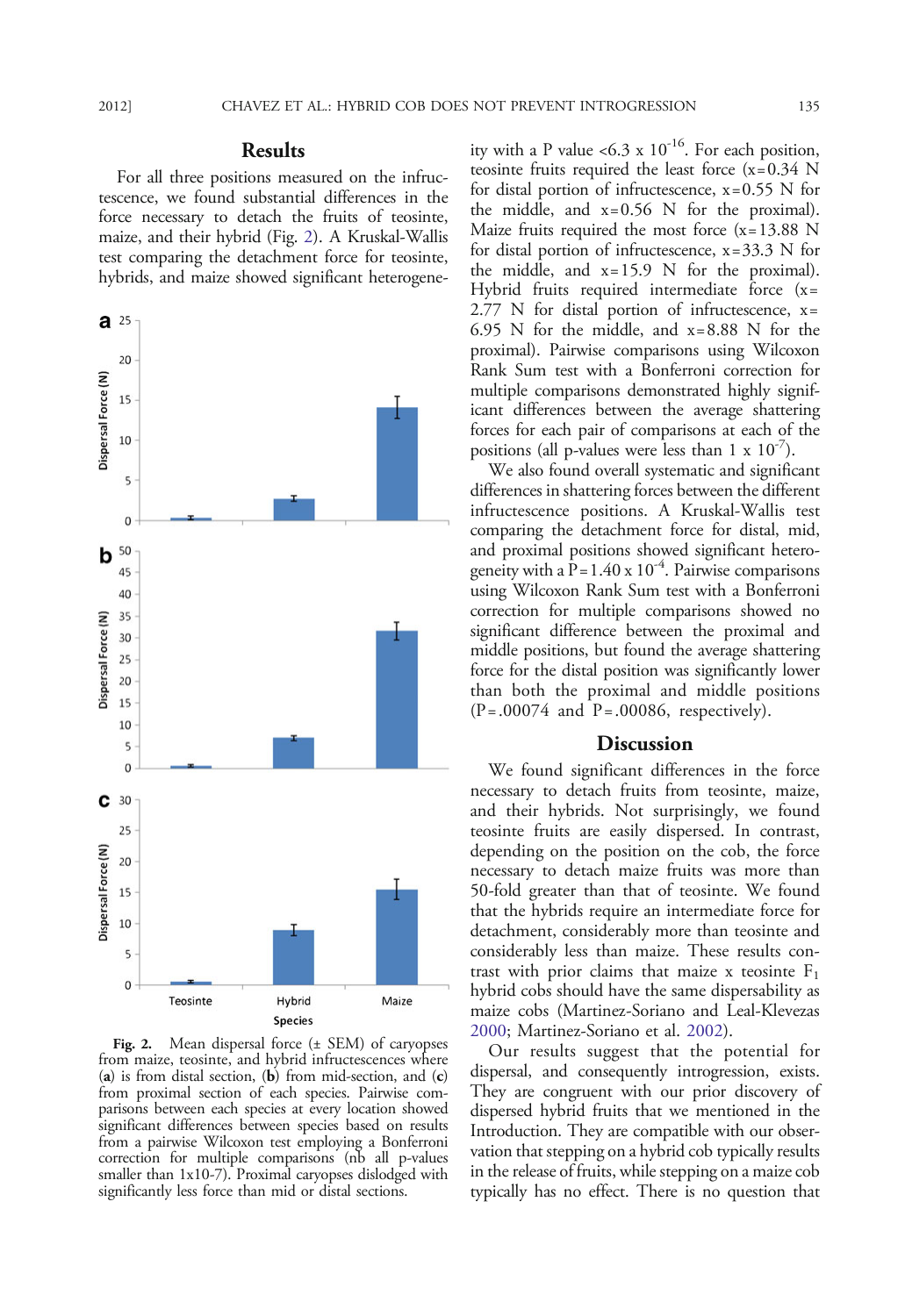hybrids disseminate more efficiently than maize, but less efficiently than teosinte. It is clearly wrong to assume that the  $F_1$  generation hybrid cob is an absolute barrier to subsequent introgression. After all, hybrid cobs would be expected to occur in agro-ecosystems where cobs could be broken into individual fruits or small fragments by a plow, foot, or hoof; units would be small enough to be easily and passively dispersed. Given the finding of significant variation in force required for dispersal between different portions of the infructescence, we would expect that fruits from the distal portion would be more easily dispersed.

Another avenue of introgression has been overlooked. Even if the hybrid plants were 100 % seed-sterile, under field conditions they can serve as male parents and backcross to nearby pure teosinte plants because their flowering time overlaps substantially (Guadagnuolo et al. [2006\)](#page-5-0). We have preliminary evidence that such backcrossing can occur in the field (Guadagnuolo, pers. obs.).

The foregoing data, our experimental results, and our prior observations of dispersed hybrid seed, as well as prior genetic data of others supporting maize-to-teosinte introgression (Blancas et al. [2002;](#page-5-0) Fukunaga et al. [2005;](#page-5-0) Ross-Ibarra et al. [2009;](#page-5-0) Wilkes [1967](#page-5-0)), demonstrate that introgression of maize alleles into teosinte populations is not necessarily hampered by the hybrid cob. Introgression may not occur at high rates, but there is every reason to believe that maize-to-teosinte introgression may occur wherever mexicana teosinte and maize are within cross-pollinating distance. Furthermore, minimal gene flow can have a substantial evolutionary effect; population genetics theory demonstrates that for neutral alleles a single successful immigrant every other generation is sufficient to allow introgression to proceed (Wright [1969\)](#page-5-0).

Such introgression has immediate consequences for transgenic maize biosafety. It should be assumed that if transgenic maize is grown spatially close enough to teosinte to hybridize, then some level of hybridization is apt to occur if its flowering time overlaps with that of teosinte. The resulting hybrid progeny will have opportunities to continue to the next steps to introgression either by mating among themselves and creating  $F_2$  recombinants or by fathering seeds on nearby teosinte plants to create  $BC<sub>1</sub>s$ . Transgene flow in itself does not necessarily represent a hazard (NRC [2002](#page-5-0)). But if there is a reason to judge that the specific transgene in question will create a significant hazard in the

introgressed descendants, such exposure should be prevented. We recognize that a hazard might be identified as such not only from natural science considerations, but also from those of social science (NRC [1996\)](#page-5-0).

Teosinte populations could serve as a genetic bridge for transgenes to move from one maize population to the next. Once a transgene has made its way into a teosinte population, unless it confers a fitness disadvantage, it is likely to persist in the wild population, outcrossing to all maize populations within cross-pollination distance (Ellstrand [2003a\)](#page-5-0).

That bridge could occur over time as well as over space. If an introgressed teosinte population persists over generations, the potential exists for that population to outcross with a future nearby maize plantation, reintroducing the transgene locally. In the regions of Mexico where teosinte is a part of the native flora, maize is often grown as landraces, where seed is saved every year and replanted (Ellstrand [2003b\)](#page-5-0). Thus, the transgene could have an opportunity to evolve undetected. Our data suggest that biosafety regulators in regions where teosinte occurs should not only consider the impact of a transgene on teosinte populations, as they already do, but also the potential for the impacts of long-term persistence of the transgene in teosinte populations with the likelihood of those populations acting as a genetic bridge back to maize.

#### Acknowledgments

We thank Doug Holt for providing the maize samples, Giles Waines for providing teosinte seeds, and Laurie Graham for constructing the needed materials. Financial support for this project was provided to NCE from a John Simon Guggenheim Memorial Fellowship and from United States National Science Foundation (NSF) and United States Department of Agriculture (USDA) grants (NSF DEB-0409984, NSF DEB-1020799, USDA BRAG Program 2000-33210-9801, and USDA BRAG Program 2002-33210-12769).

#### Open Access

This article is distributed under the terms of the Creative Commons Attribution License which permits any use, distribution, and reproduction in any medium, provided the original author(s) and the source are credited.